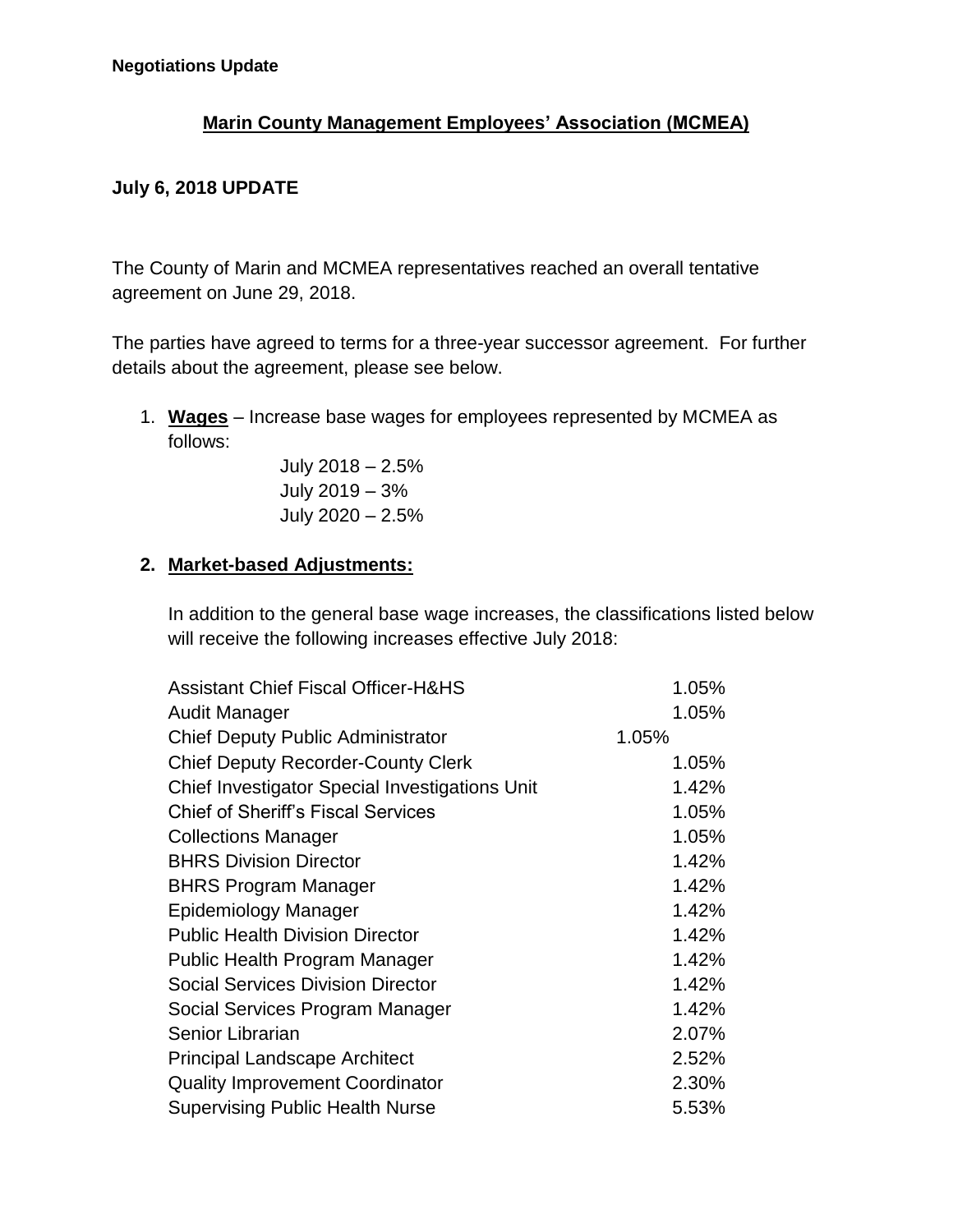#### **Negotiations Update**

| Airport Manager                                 | 2.70% |
|-------------------------------------------------|-------|
| <b>Emergency Medical Services Administrator</b> | 2.73% |
| <b>Nursing Services Manager</b>                 | 2.73% |
| <b>Supervising Registered Nurse</b>             | 2.73% |
| Victim Witness Program Supervisor               | 5.63% |

In July 2019, the classifications listed below will receive the following increases:

| Airport Manager                                 | 2.68% |
|-------------------------------------------------|-------|
| <b>Emergency Medical Services Administrator</b> | 2.72% |
| <b>Nursing Services Manager</b>                 | 2.72% |
| <b>Supervising Registered Nurse</b>             | 2.72% |
| Victim Witness Program Supervisor               | 5.62% |

- 3. **Term of the Agreement** 3 Years (July 1, 2018 June 30, 2021)
- 4. **Health** Agreement that the County will enter negotiations with Teamsters Health and Welfare Trust regarding its Anthem PPO plan.

### 5. **Fringe Benefits** –

- Increase the salary threshold for fringe differentiation from \$70,000 to \$74,000 for plan year beginning January 2019.
- The County will adjust its health insurance contribution by 0-5% for the employee + 1 and employee + family levels based on the premium increase to the County's Kaiser S plan (or the County's lowest cost HMO at the time).
- 6. **Cash Back** No cash back for employees hired on or after July 1, 2018 and for employees who do not receive cash back as of July 1, 2018.
- 7. **Hold Harmless Payments** Effective the last full pay period before the expiration of the 2018-2021 agreement, the County will eliminate Hold Harmless monies for all represented employees.
- 8. **Overtime** Overtime will be paid based on actual hours worked (instead of hours in paid status) in excess of 40 or 37.5 hours per week.
	- **For the following classifications only, in the Road Maintenance Division in the Department of Public Works,** overtime shall be defined as time in paid status in excess of the full-time work week of 37.5 or 40 hours: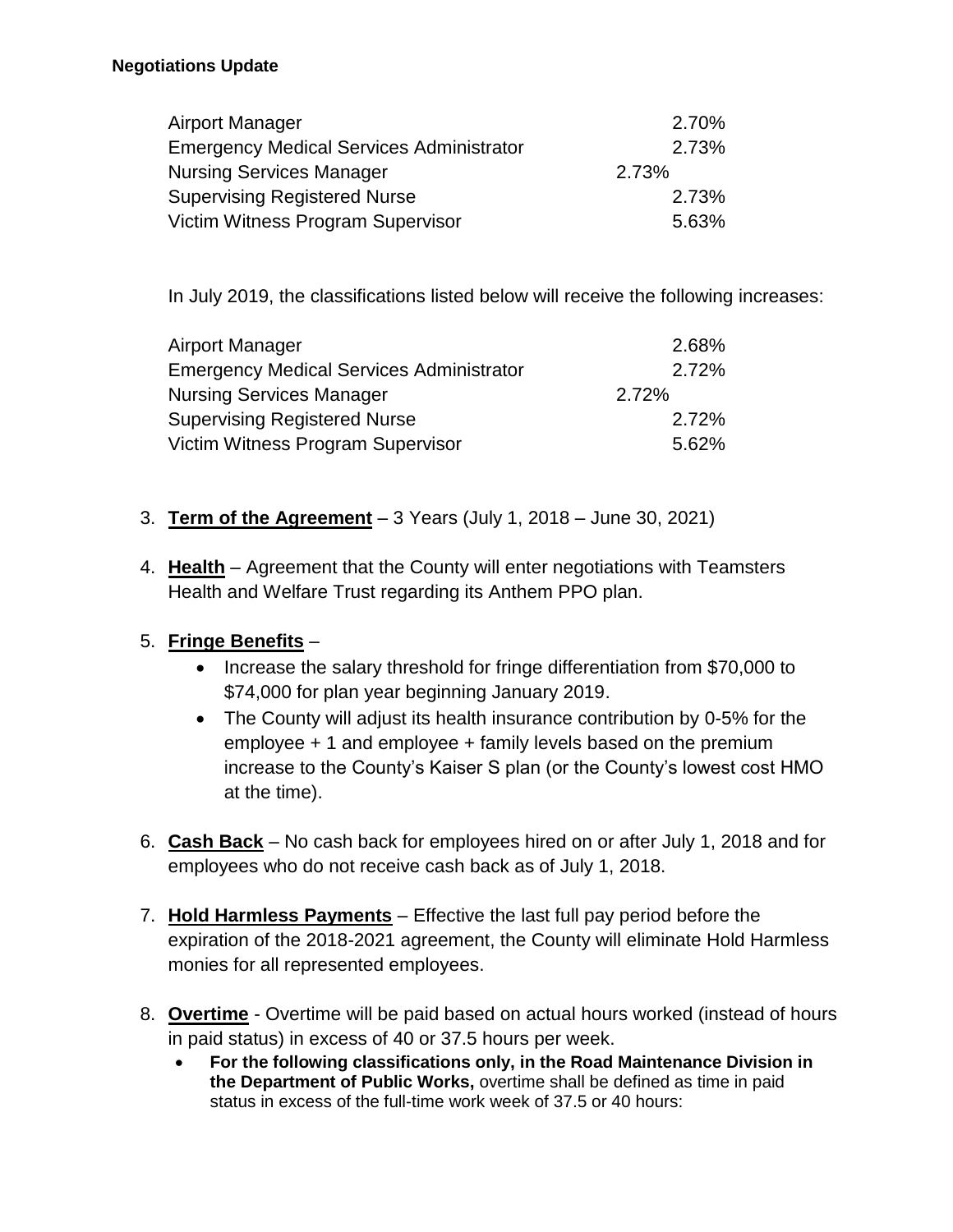Chief of Construction (only when assigned to Roads) Engineering Assistant (only when assigned to Roads) Road Maintenance Superintendent Road Maintenance Supervisor Senior Road Maintenance Supervisor Traffic Safety Maintenance Supervisor

• **For the following classifications only, who work exclusively in the Department of Public Works**, overtime shall be defined as time worked in excess of 40 hours per work week (or 37.5 hours for 75-hour employees). For the purposes of calculating overtime eligibility, holidays and paid sick leave shall be considered time worked. In addition, employees who work alternative work schedules and use paid time off to supplement legal holidays shall have such paid time off hours considered as time worked.

Airport Manager Assistant Engineer Building and Maintenance Manager Building and Maintenance Supervisor Chief Real Property Agent Chief of Construction (When **NOT** assigned to Roads) Communications Engineering Manager Custodial Supervisor Engineering Assistant (When **NOT** assigned to Roads) Fleet Manager Fleet Supervisor Junior Engineer Principal Transportation Planner Public Works Program Manager Stormwater Program Administrator Supervising Communications Technician Supervising Hazardous Materials Specialist Supervising Purchaser Supervising Reprographic Technician

- 9. **Shift Differential** Clearly define swing shift as 4 PM to 12 midnight and graveyard shift as 12 midnight to 8 AM.
- 10. **Rental Assistance** The parties agree to meet no later than September 30, 2018 to develop a countywide pilot rental assistance program using the \$250,000 that the County has allocated for this program.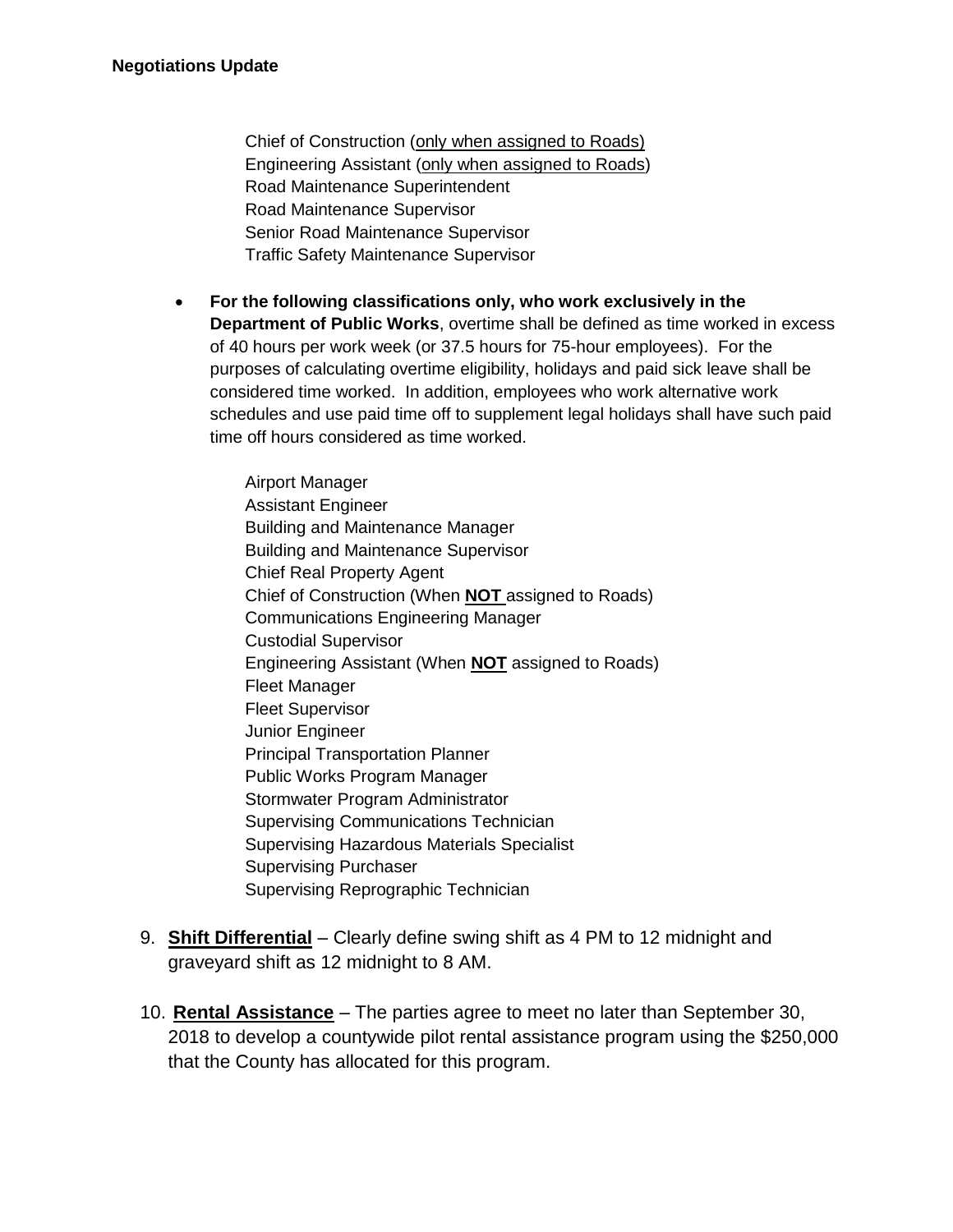- 11.**Administrative Response Compensation** Addition of the Health and Human Services Facilities Manager classification to the list of classifications that are eligible to receive ARC.
- 12.**Salary Survey Committee** For the term of the 2018-2021 contract the parties will participate in a joint salary survey committee
- 13.**Ratification Bonus** Effective July 2018, employees will receive a one-time, non-pensionable payment as follows:
	- \$500 for employees whose combined annual compensation, inclusive of base wages and any form of cash back and exclusive of overtime, that is equal to or greater than \$90,000. Prorated for regular hire part-time employees.
	- \$1000 for employees whose combined annual compensation, inclusive of base wages and any form of cash back and exclusive of overtime, that is less than \$90,000. Prorated for regular hire part-time employees.
	- Contingent hire employees who do not have a regular hire appointment will receive the following one-time payment based on hours worked in the July 1, 2017-June 30, 2018 fiscal year:
		- o 1,000 hours or more but less than 1,800 hours: \$250
		- o 1,800 hours or more: \$500
- 14.**License Renewal Reimbursement** Addition of the Quality Improvement Coordinator classification to the list of classifications that are eligible to receive the reimbursement
- 15.**RideGreen Program** The County intends to increase commuter incentives for **all** benefits eligible County employees (RideGreen is a countywide program) as follows:

| <b>Bike Incentive:</b>     | \$40 per month                                                                             |
|----------------------------|--------------------------------------------------------------------------------------------|
| Carpool Incentive:         | \$40 per month                                                                             |
| <b>Transit Incentive:</b>  | County will match employee                                                                 |
|                            | contributions up to \$40 per month                                                         |
| Electric Vehicle Charging: | Reduce daily fee for charging electric<br>vehicles for employees from \$4.00 to<br>\$2.00. |